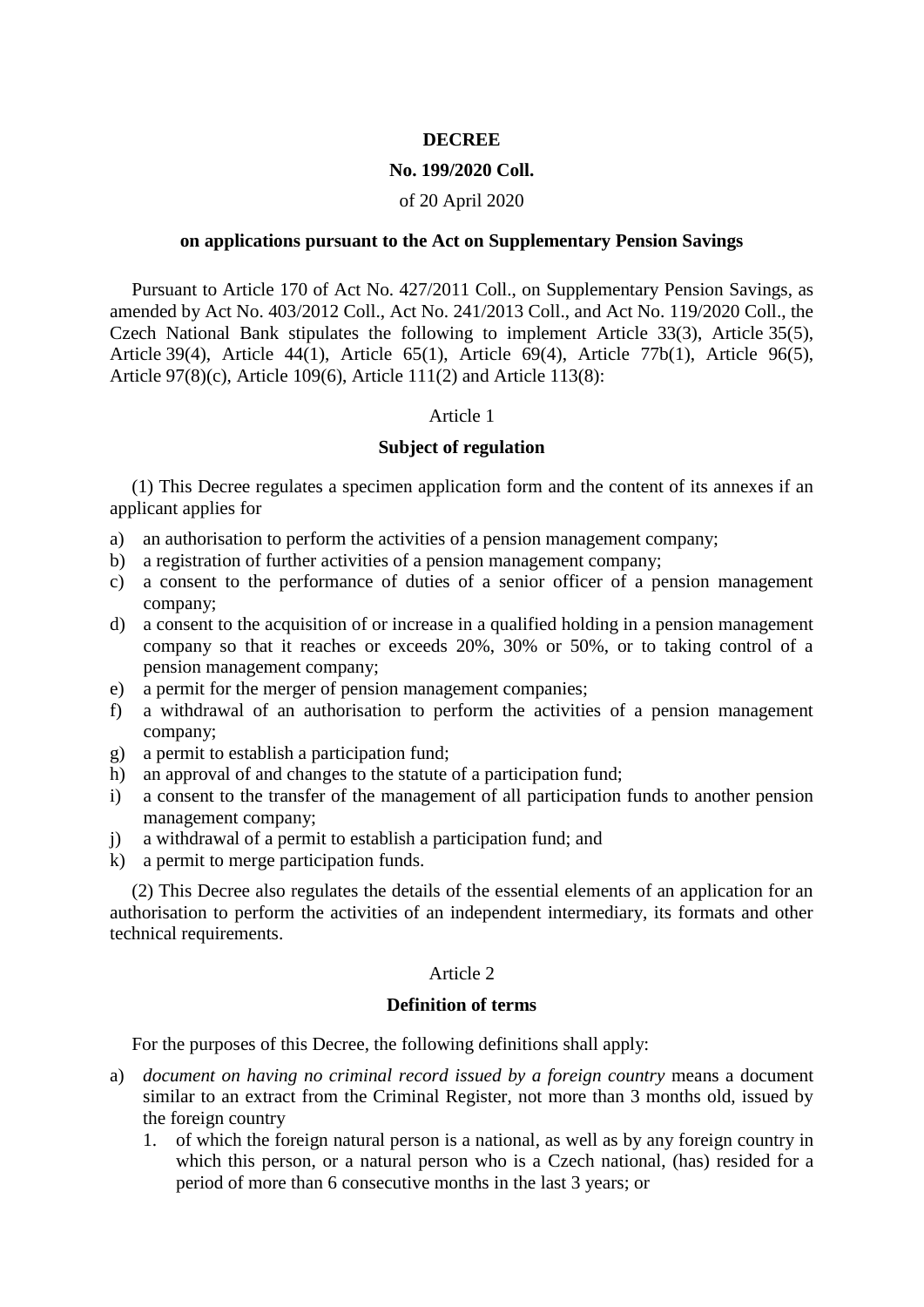- 2. in which the foreign legal entity has or in the last 3 years had its registered office, as well as by any foreign country in which the foreign legal entity, or the legal entity having its registered office in the Czech Republic, has or in the last 3 years had a commercial establishment or a branch, or in which it performed its activities or had its assets, provided that the laws of that foreign country provide for criminal liability of legal entities;
- b) *documents for an assessment of trustworthiness* mean a document on having no criminal record issued by a foreign country, an affidavit of the legal capacity of the natural person, an affidavit containing the information necessary for the purposes of obtaining an extract from the Criminal Register of the natural person and information and documents on the previous activities of the person in the last 10 years and which relates in particular to
	- 1. an imposition of an administrative penalty relating to the performance of employment, a position or a business activity;
	- 2. a final decision on insolvency or the dismissal of an insolvency petition due to a lack of assets;
	- 3. a suspension or withdrawal of an authorisation to perform business or other activities, unless it is on the basis of an application by the person holding such an authorisation and this application was not lodged at a time when the proceedings to suspend or withdraw an authorisation to perform business activities were already under way;
	- 4. a refusal by a court or an administrative authority to grant a consent to the election, nomination or appointment to a position, or a consent to the acquisition of or increase in a qualified holding, or a consent to control an entity if such a consent is required; and
	- 5. an expulsion from a professional chamber or association of entities operating on the financial market or an imposition of a disciplinary penalty by such a community for a breach of legal duty;
- c) *document relating to the acquisition of or increase in a qualified holding* means an affidavit of a person on whether
	- 1. the person owns or acquires the holding in own name and on own account;
	- 2. the person exercises or is to exercise voting rights in favour of a third party;
	- 3. the person has transferred or intends to transfer voting rights to another person under an agreement already entered into or under some other arrangement;
	- 4. there is or is to be a fact on the basis of which the person is or is to become a controlled entity;
	- 5. the person acts in concert with a third party to which the exercise of voting rights has been transferred or which is to exercise significant influence over the management; and
	- 6. the person has liabilities that exceed 5% of the equity capital or assets of the person acquiring or increasing a qualified holding; the same shall apply mutatis mutandis to sureties, guarantees and other liabilities from which such liabilities may arise;
- d) *financial statements* mean
	- 1. the annual reports and financial statements either for the last 3 accounting periods or for the period during which the person has been conducting business if the latter period is shorter than 3 accounting periods; if the person is part of a consolidated group, the consolidated annual reports and financial statements for the same period shall also be submitted, and if the financial statements must be verified by an auditor pursuant to the Accounting Act, the audited financial statements shall be submitted; and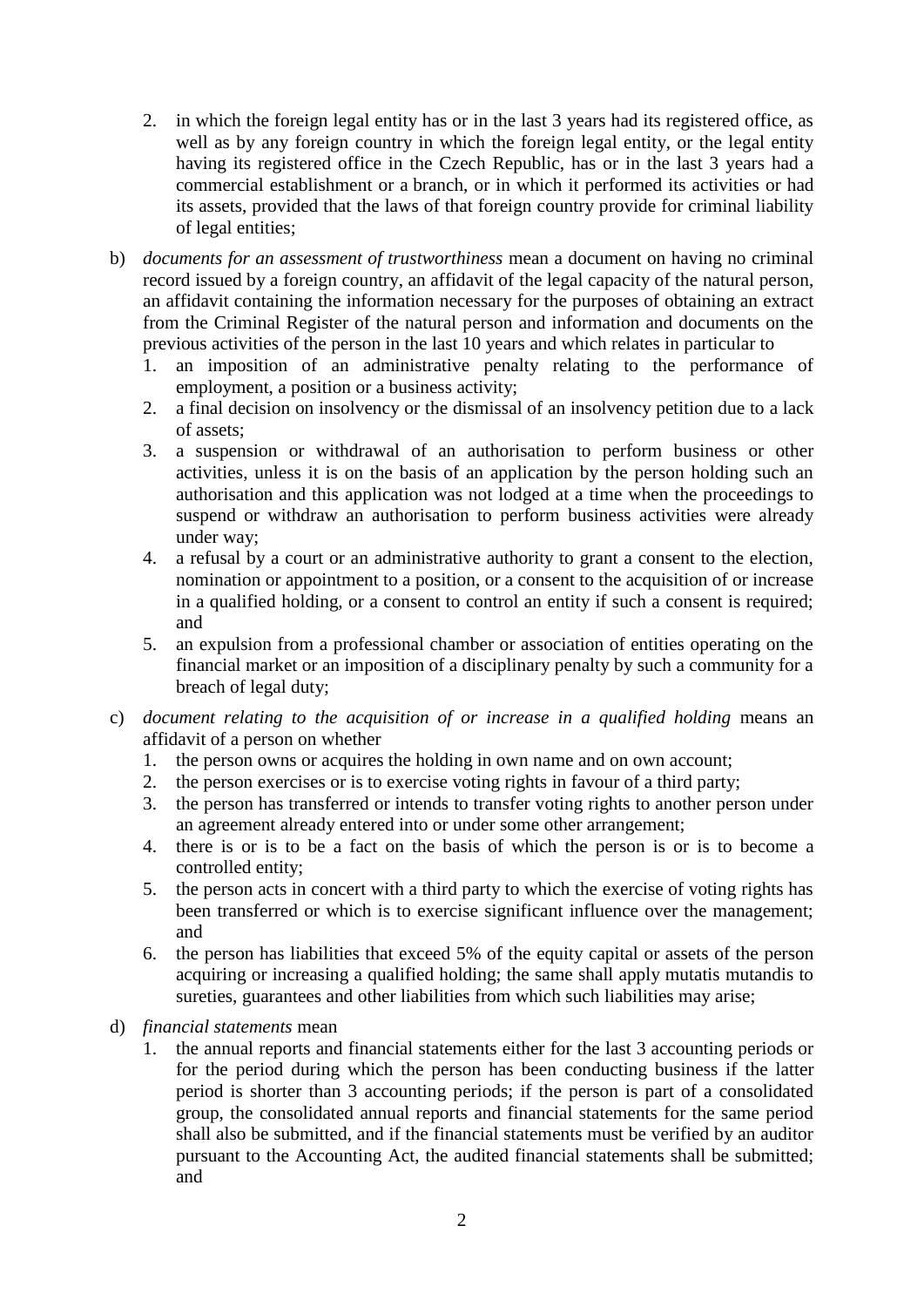- 2. documents on the income earned in the last 3 years and summary information on assets and liabilities, provided that a natural person is concerned;
- e) *regulated institution* means an entity whose line of business is similar to the business of a bank, a credit union, an investment firm, an insurance company, a reinsurance company, a payment institution, an electronic money institution, a payment account information administrator or an entity whose line of business is some other regulated activity performed on the financial market if that entity has its registered office in another Member State and is subject to supervision in the country in which it has its registered office;
- f) *strategic plan* means a plan which includes
	- 1. the period for which a qualified holding is to be held or for which a pension management company is to be controlled;
	- 2. estimated changes in the extent of the qualified holding in the short term and in the long term;
	- 3. an estimated degree of involvement in the management of a pension management company;
	- 4. estimated support of a pension management company using own funds if necessary for the development of activities or for the resolution of a deteriorated financial situation;
	- 5. information on whether an agreement on promoting common interests has been or is to be concluded with another shareholder of a pension management company; and
	- 6. estimated changes in the activities of a pension management company, the manner of financing its further development, its dividend distribution policy, the manner of allocation of funds and the loss settlement policy, and also estimated changes in the management and control system, the strategic development and the staffing of senior officer positions; this information is contained in the strategic plan if a qualified holding is to reach or exceed 20%, or if a pension management company is to be controlled;
- g) *information on closely related persons* means
	- 1. identification data of each closely related person; if a closely related person is a person having its registered office in another Member State, information as to whether this person is authorised by the supervisory authority of another Member State to operate as a regulated institution or is the controlling entity of such an entity and, if a closely related person is a person having its registered office in a country that is not a Member State, an attestation that the laws of that state and the manner of their application, including their enforceability, do not impede the effective supervision of a pension management company;
	- 2. a description of the structure of the group and the manner of relatedness, including a graphic representation of relations between the individual closely related persons and their lines of business; and
	- 3. if a closely related person is a legal entity, identification data of the 10 largest partners according to their share of the voting rights, or of all partners if the legal entity has fewer than 10, and information on their share of the voting rights expressed as a percentage;
- h) *information on professional experience* means
	- 1. information on the type of professional experience;
	- 2. an identification of the entity in which the professional experience is being or was obtained;
	- 3. the designation of the working assignment and, if the experience is relevant to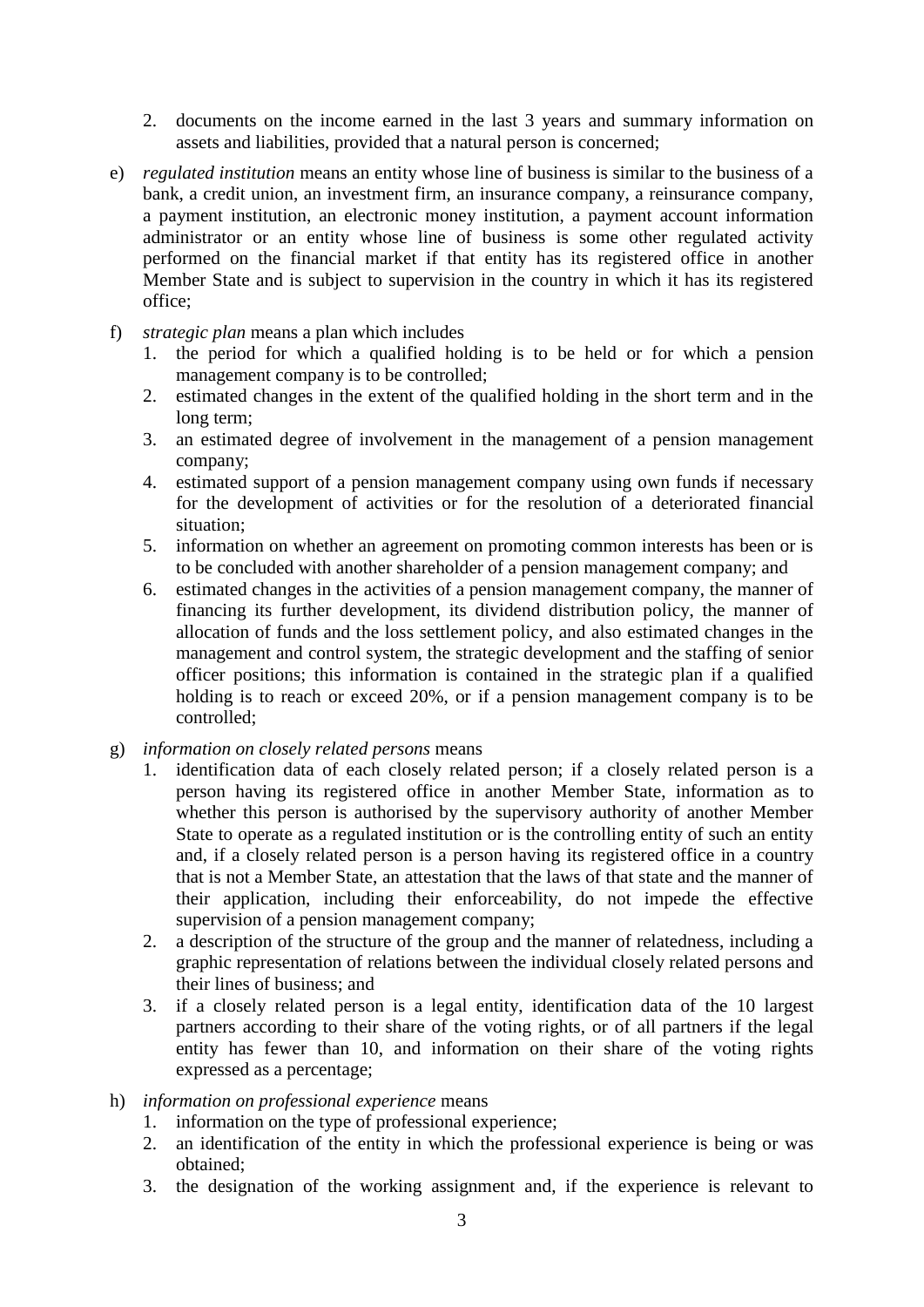activities on the financial market, a description of the activities performed and the scope of powers and responsibilities related to these activities, including the number of persons managed;

- 4. a specification of the period of time during which the activities pursuant to item 3 above have been or were performed; and
- 5. a consent to the performance of the working assignment required pursuant to other legal regulations if such a consent was necessary;
- i) *information on education* means
	- 1. the name and category or type of educational institution, the learning programme and its focus (field of study), the duration of the learning programme, the manner in which and date of completion of the learning programme and any academic degrees obtained; and
	- 2. a summary of completed professional examinations and training courses, internships and educational stays relevant to activities on the financial market, including their year of completion and focus;
- j) *senior officer* means a member of the statutory body, the statutory body, the executive director or a person who actually manages the activities of a legal entity in a different manner.

### Article 3

### **Application for an authorisation to perform the activities of a pension management company**

(Article 33(3) of the Act on Supplementary Pension Savings)

(1) An application for an authorisation to perform the activities of a pension management company shall be submitted on a form, the specimen of which is provided in the Annex to this Decree to which the applicant shall attach annexes containing information on the applicant and persons with a qualified holding in the applicant, and information on the planned activities and security of the pension management company.

(2) Annexes containing information on the applicant shall include

- a) founding legal proceedings;
- b) a specification of the actual registered office if different from the registered office of the applicant;
- c) information on capital comprising the amount and its origin, including a document attesting to this fact, and a document proving that registered capital has been paid;
- d) a list of the applicant's senior officers and for each senior officer
	- 1. identification data;
	- 2. documents for an assessment of trustworthiness;
	- 3. a curriculum vitae, containing information on education and information on professional experience; if a senior officer participates in activities pursuant to Article 74(1) of the Act on Supplementary Pension Savings, a certificate of completion of a professional examination pursuant to this Act;
	- 4. a summary of positions performed in elected bodies and other positions in other legal entities to which a senior officer was appointed or otherwise named in the last 10 years and for each of those legal entities, its identification data, the line of business, the designation of the position performed, the term of performance of the duties, and also a specification as to whether the senior officer intends to perform the given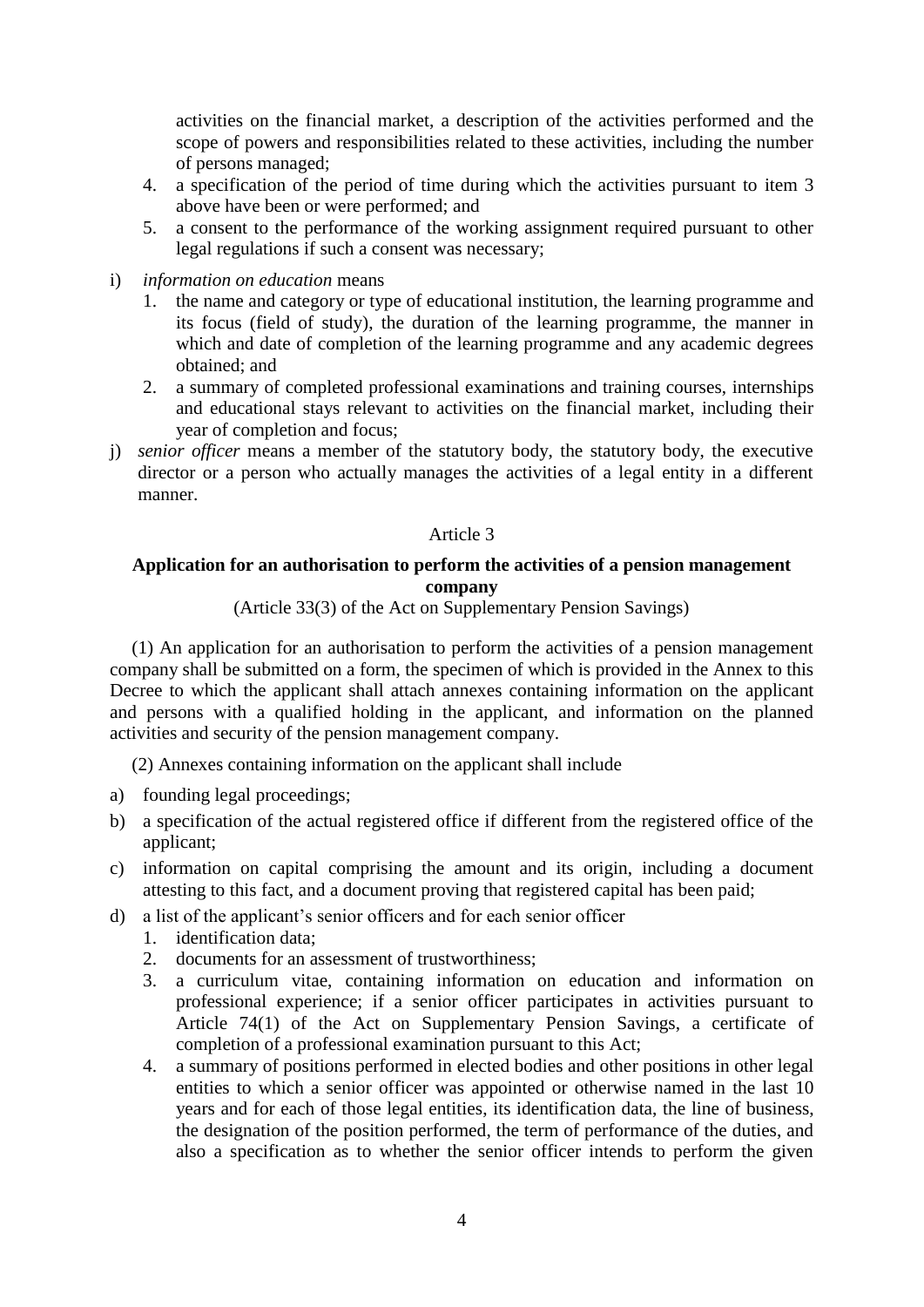position in that legal entity concurrently with the position of a senior officer of the applicant and whether this position is that of an executive or non-executive member;

- 5. a description of financial and personnel relations between this person and the applicant and the applicant's other senior officers, the applicant's controlling entity and the senior officers of this entity if it is a legal entity, and shareholders with a qualified holding in the applicant;
- 6. the proposed position of a senior officer in the organisational structure of the applicant and a brief description of the duties to be performed in terms of the powers and responsibilities entrusted; and
- e) information on closely related persons.

(3) Annexes containing information on persons with a qualified holding, on persons who are to acquire a qualified holding in the applicant through acting in concert with another person, and on the controlling entity shall include

- a) a list of persons with a qualified holding in the applicant and of persons that are to acquire a qualified holding in the applicant through acting in concert with another person, and of the controlling entity, and a graphic representation of relations between those persons; for persons acting in concert also a specification of the fact on the basis of which they act in concert and, if the applicant is to become controlled, a description of the fact on the basis of which a person is to become an entity controlling the applicant;
- b) for each of the persons specified in subparagraph a) above
	- 1. identification data;
	- 2. information on the share of registered capital or voting rights expressed as a percentage and as an absolute value (hereinafter "information on the extent of interest"), or a description of some other form of exercising significant influence over the applicant's management, including a specification as to whether an interest is acquired directly or indirectly; in the case of an indirect holding, identification of the person through whom the interest is acquired;
	- 3. if a person specified in subparagraph a) above is a legal entity, also the identification data of the 10 largest partners according to their share of the voting rights, or for all partners if it has fewer than 10, and information on the extent of their share of the voting rights;
	- 4. an extract from the commercial register or from some other similar register of entrepreneurs not more than 3 months old if a legal entity or a natural person who is an entrepreneur is concerned;
	- 5. financial statements and other documents attesting to the origin of the financial resources from which the acquisition of a qualified holding was or is to be financed, unless already stated in an annex pursuant to paragraph 2(c) above;
	- 6. documents for an assessment of trustworthiness;
	- 7. a document relating to the acquisition of or increase in a qualified holding;
	- 8. a strategic plan;
	- 9. a summary of the legal entities of which a person pursuant to subparagraph a) above is the controlling entity or over the management of which it exercises significant influence, and for each of those legal entities, the identification data of the person, the line of business and information on the extent of interest, or a description of some other form of exercising significant influence over the management of those legal entities;
	- 10. a summary of positions held in elected bodies and of other positions in any other legal entities to which a person pursuant to subparagraph a) above was appointed or otherwise named in the last 10 years, and for each of those legal entities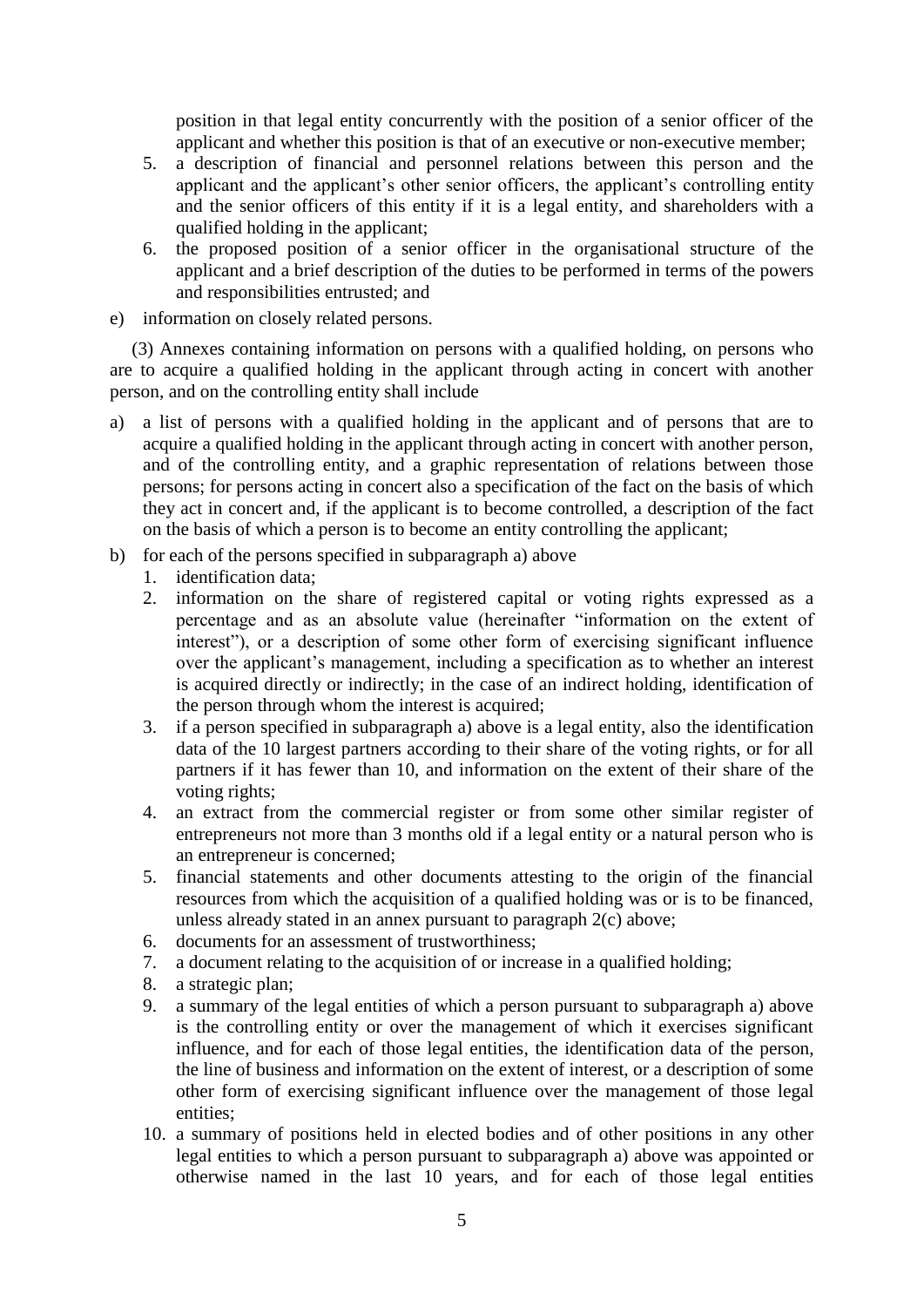identification data of the person, the line of business, the designation of the position held and the term of performance of the duties in that legal entity; and

- 11. a description of financial and personnel relations between this person and the applicant and, if applicable, members of the group to which the applicant belongs, the applicant's senior officers and the applicant's other shareholders;
- c) a list of a legal entity's senior officers pursuant to subparagraph a) above and for each of the senior officers
	- 1. identification data;
	- 2. a description of the position held in the legal entity's organisational structure;
	- 3. documents for an assessment of trustworthiness;
	- 4. a summary of positions currently held in elected bodies and other positions in any other legal entities to which the person was appointed or otherwise named in the last 10 years, and for each of those legal entities identification data, the line of business and the designation of the position which the person performs in that legal entity; and
	- 5. a description of financial and personnel relations between this person and the applicant and the applicant's senior officers, and shareholders with a qualified holding in the applicant, unless this information has already been stated in an annex pursuant to item 11 of subparagraph b) above;
- d) if a person pursuant to subparagraph a) above is a regulated institution, a specification of the supervisory authority supervising this person in the country in which it has its registered office;
- e) if a person pursuant to subparagraph a) above has its registered office in a country that is not a Member State,
	- 1. basic information on the system of regulation in the country in which a person pursuant to subparagraph a) above has its registered office which applies to that person and information on whether and the extent to which the regulation of antimoney laundering and combating the financing of terrorism complies with the recommendations issued by the Financial Action Task Force (FATF); and
	- 2. if a person pursuant to subparagraph a) above is a person whose line of business is similar to the business of a regulated institution, a statement issued by the competent authority supervising the person regarding its intention to hold an ownership interest in the Czech Republic in the business activities of the pension management company in respect of which an authorisation to perform activities is being applied for and the possible exchange of information necessary for the supervision of the pension management company in respect of which the authorisation to perform activities is being applied for.

(4) Annexes containing information on the planned activities and security of a pension management company shall include

- a) a business activities plan pursuant to Article 32 of the Act on Supplementary Pension Savings;
- b) a draft organisational structure, including internal regulations which govern the draft organisational structure, along with an adequate, transparent and comprehensive specification of activities, including a specification of the activities of a pension management company's bodies and the related responsibilities and decision-making powers; the organisational structure shall also specify those positions the performance of which is mutually incompatible:
- c) draft internal regulations of a pension management company, including 1. the management and control system, in particular internal control rules and the risk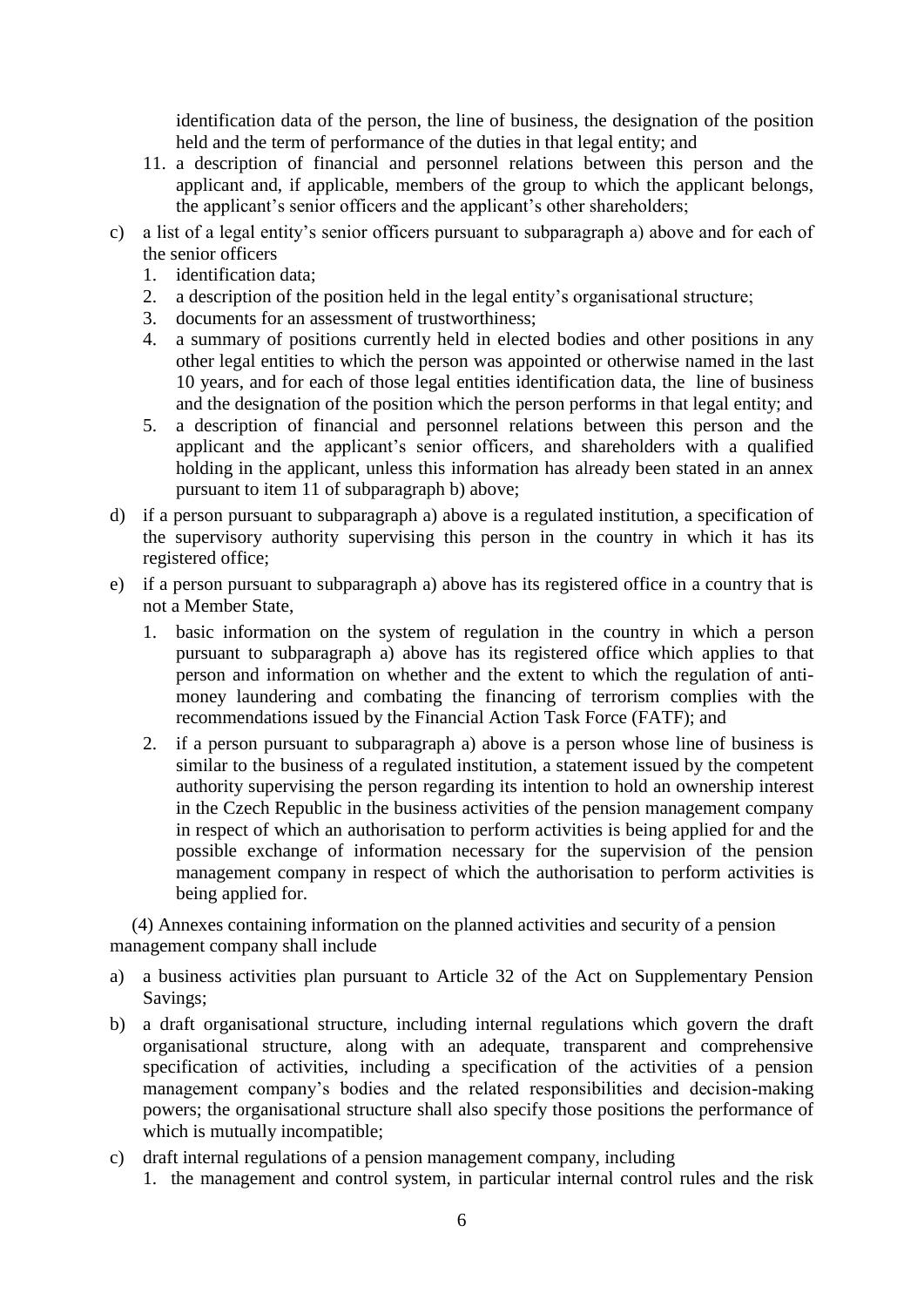management system;

- 2. rules for the prudent performance of the activities of a pension management company; and
- 3. rules of conduct in the performance of the activities of a pension management company;
- d) a list of persons who, as heads of organisational departments or as independent persons, will ensure
	- 1. the performance of the activities of a pension management company consisting of the management of participation funds;
	- 2. ongoing control of compliance with the duties of a pension management company arising from legal regulations, a pension management company's internal regulations and contractual relationships with the managed funds and depositories;
	- 3. risk management; and
	- 4. the performance of an internal audit;
- e) a curriculum vitae containing information on the education and on professional experience of each of the persons specified in a list pursuant to subparagraph d) above;
- f) a list of activities which a pension management company intends to perform through another person, including a specification of the manner of ensuring compliance with the conditions for the performance of activities through another person, a draft or the basic principles of an agreement on the performance of activities through another person if such an agreement is to be entered into after an authorisation is granted, and the identification data of that person; and
- g) other annexes depending on the extent of the activities performed by a pension management company, which shall include
	- 1. the proposed manner of processing and keeping records of information, communication with planholders, keeping accounts and managing planholders' personal pension accounts;
	- 2. the proposed method of technical support for the performance of activities and the provision of services via the Internet;
	- 3. documents on ensuring a direct connection with the depository and, if applicable, with other persons who are to trade in the assets of a participation fund or maintain its records; and
	- 4. documents on ensuring a direct or mediated connection with persons performing the settlement of transactions in investment instruments.

(5) A person with a qualified holding in the applicant pursuant to subparagraph a) of paragraph 3 above that is a regulated institution may submit, instead of the documents specified in item 6 of subparagraph b) of paragraph 3 and item 3 of subparagraph c) of paragraph 3 above, a confirmation issued by the supervisory authority supervising it in the country in which it has its registered office to the effect that this authority conducts supervision of this person whose trustworthiness it has verified and that it has no recent findings indicating its untrustworthiness.

(6) Where documents on having no criminal record pursuant to Article 2(a) above are not issued by a foreign country, annexes to the application form shall include a confirmation on having no criminal record of the person concerned, verified by a court, an authority authorised for that purpose or a notary of the given foreign country.

#### Article 4

#### **Application for a consent to the performance of the duties of a senior officer of a pension**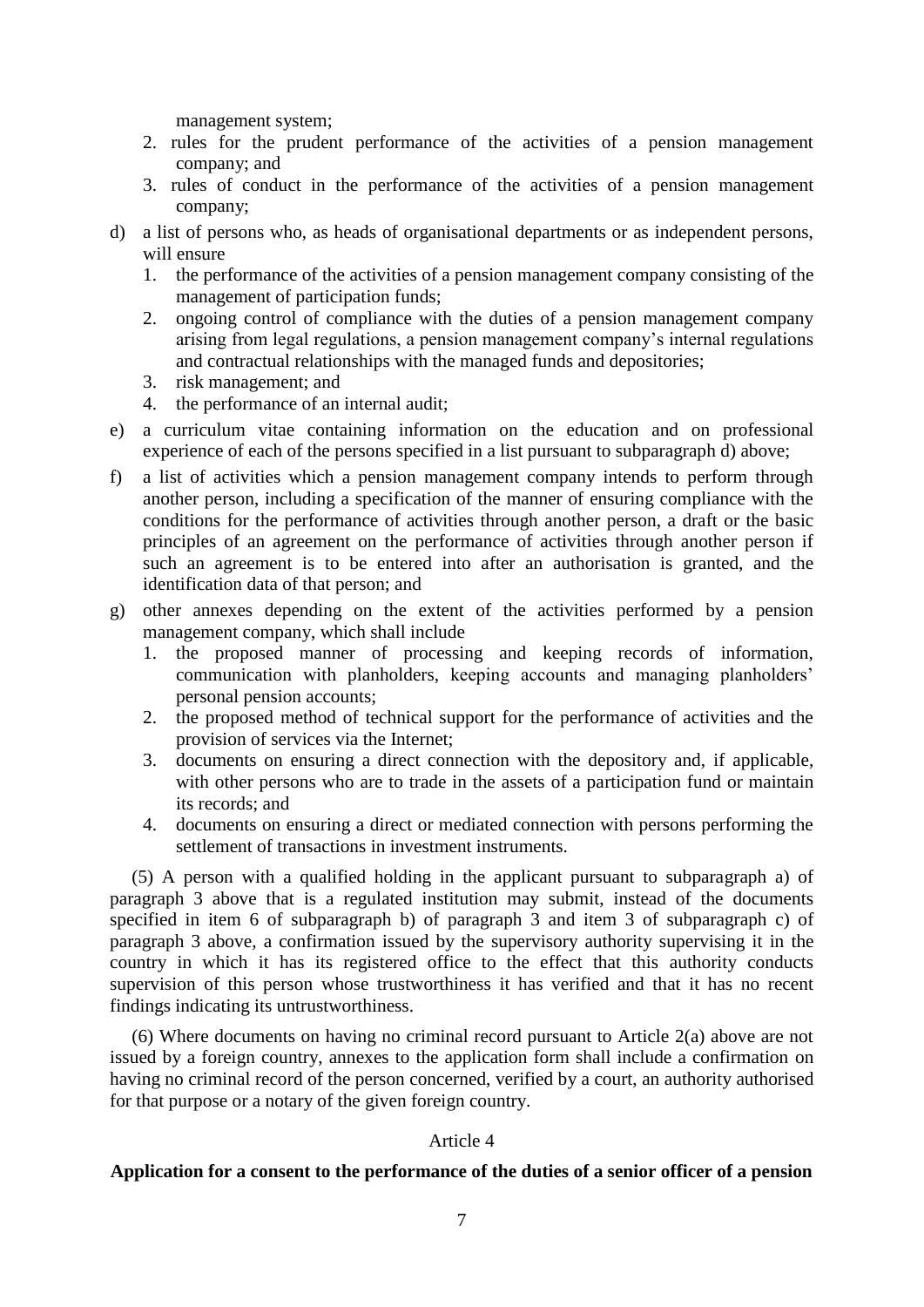#### **management company**

#### (Article 39(4) of the Act on Supplementary Pension Savings)

An application for a consent to the performance of duties of a senior officer of a pension management company shall be submitted on a form, the specimen of which is provided in the Annex to this Decree to which the applicant shall attach the identification data of the person who is to become a senior officer of a pension management company, and in respect of this senior officer

- a) documents for an assessment of trustworthiness;
- b) a curriculum vitae, containing information on education and information on professional experience; if a senior officer participates in activities pursuant to Article 74(1) of the Act on Supplementary Pension Savings, also a certificate of completion of a professional examination pursuant to this Act;
- c) the proposed position of a senior officer in the organisational structure of a pension management company and a brief description of the duties the senior officer is to perform in terms of the powers and responsibilities entrusted; and
- d) a summary of positions performed in elected bodies and other positions in other legal entities to which the senior officer was appointed or otherwise named in the last 10 years and the identification data of each of those legal entities, the line of business, the designation of the position performed and the term of performance of the duties, and also a specification as to whether the senior officer intends to perform the given position in that legal entity concurrently with the position of a senior officer of a pension management company and whether the position is that of an executive or non-executive member; and
- e) a description of financial and personnel relations between this person and a pension management company and the other senior officers of the pension management company, the controlling entity of the pension management company and the senior officers of this controlling entity if it is a legal entity, and shareholders with a qualified holding in a pension management company;

(2) If the organisational structure of a pension management company, including the competence of the current senior officers, is to be changed in connection with a change in a senior officer, the application shall include an updated organisational structure.

(3) Where documents on having no criminal record pursuant to Article 2(a) above are not issued by a foreign country, annexes to the application form shall include a confirmation on having no criminal record of the person concerned, verified by a court, an authority authorised for that purpose or a notary of the relevant foreign country.

#### Article 5

### **Application for the registration of further activities of a pension management company** (Article 35(5) of the Act on Supplementary Pension Savings)

An application for the registration of further activities of a pension management company pursuant to Article 35(1)(a) to (d) of the Act on Supplementary Pension Savings shall be submitted on a form, the specimen of which is provided in the Annex to this Decree to which the applicant shall attach

a) a specification of the further activities pursuant to Article  $35(1)(a)$  to (d) of the Act on Supplementary Pension Savings, in respect of which the applicant is applying for registration;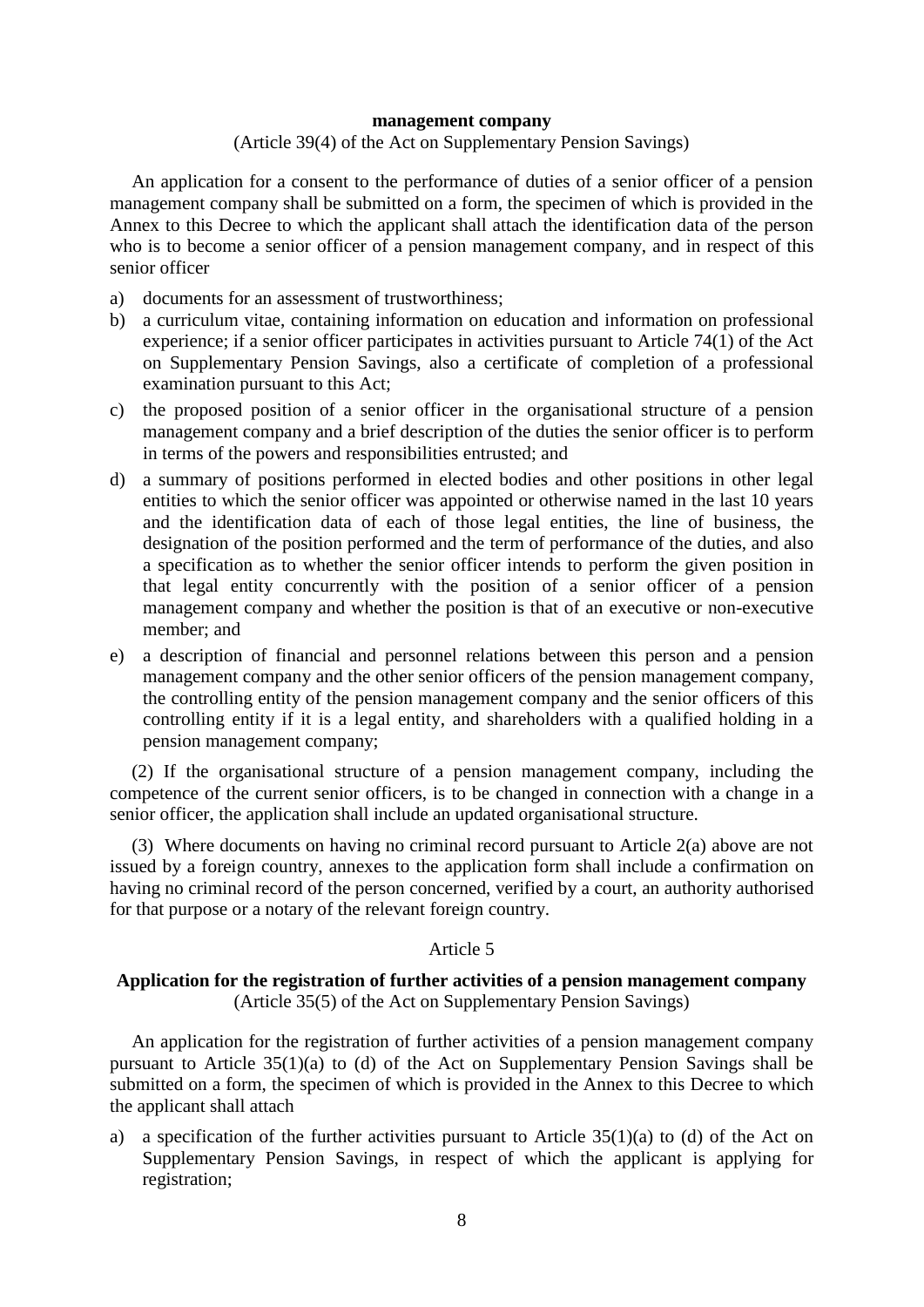- b) estimated impacts of the further activities on a pension management company's activities;
- c) draft internal regulations reflecting the performance of further activities, particularly the internal regulations governing the procedures for risk management and assessment and the measures in place to reduce such risks;
- d) an analysis of the various types of crisis situations in the performance of further activities that may have an adverse impact on the proper provision of services, and the procedures in place for the resolution of such situations;
- e) documents pursuant to Article 35(6) of the Act on Supplementary Pension Savings if the activities specified in Article 35(1)(a) or (c) of this Act are to be performed; and
- f) a document authorising the performance of further activities subject to registration issued by the competent authority, unless this authority is the Czech National Bank.

### Article 6

## **Application for a consent to the acquisition of or increase in a qualified holding in a pension management company or for a consent to control same**

(Article 44(1) of the Act on Supplementary Pension Savings)

(1) An application for a consent to the acquisition of or increase in a qualified holding in a pension management company so that it reaches or exceeds 20%, 30% or 50%, or to taking control of this entity, shall be submitted on a form, the specimen of which is provided in the Annex to this Decree to which the applicant shall attach

- a) identification data of the person for the pension management company in which a qualified holding is to be acquired or increased or which is to be controlled;
- b) information on the extent of interest held by the applicant as of the date of lodging the application, information on the newly acquired and the resulting extent of interest or a description of some other form of exercising significant influence over the management of the pension management company, including a specification as to whether the interest is acquired directly or indirectly; in the case of an indirect holding, an identification of the person through whom the interest is acquired;
- c) if the applicant is a legal entity, identification data for the 10 largest partners according to their share of the voting rights or for all partners if the entity has fewer than 10, and information on the extent of their share of the voting rights;
- d) if the applicant is a legal entity or a natural person who is an entrepreneur, an extract from the commercial register of the applicant or from some other similar register of entrepreneurs no more than 3 months old;
- e) the applicant's financial statements and other documents attesting to the origin of the financial resources from which the acquisition of or increase in a qualified holding is to be financed;
- f) documents for an assessment of trustworthiness of the applicant;
- g) a document relating to the acquisition of or increase in a qualified holding by the applicant;
- h) a strategic plan;
- i) a summary of legal entities of which the applicant is the controlling entity or over the management of which it exercises significant influence and, for each of those legal entities, identification data, the line of business and information on the extent of interest or a description of some other form of exercising significant influence over the management of that legal entity;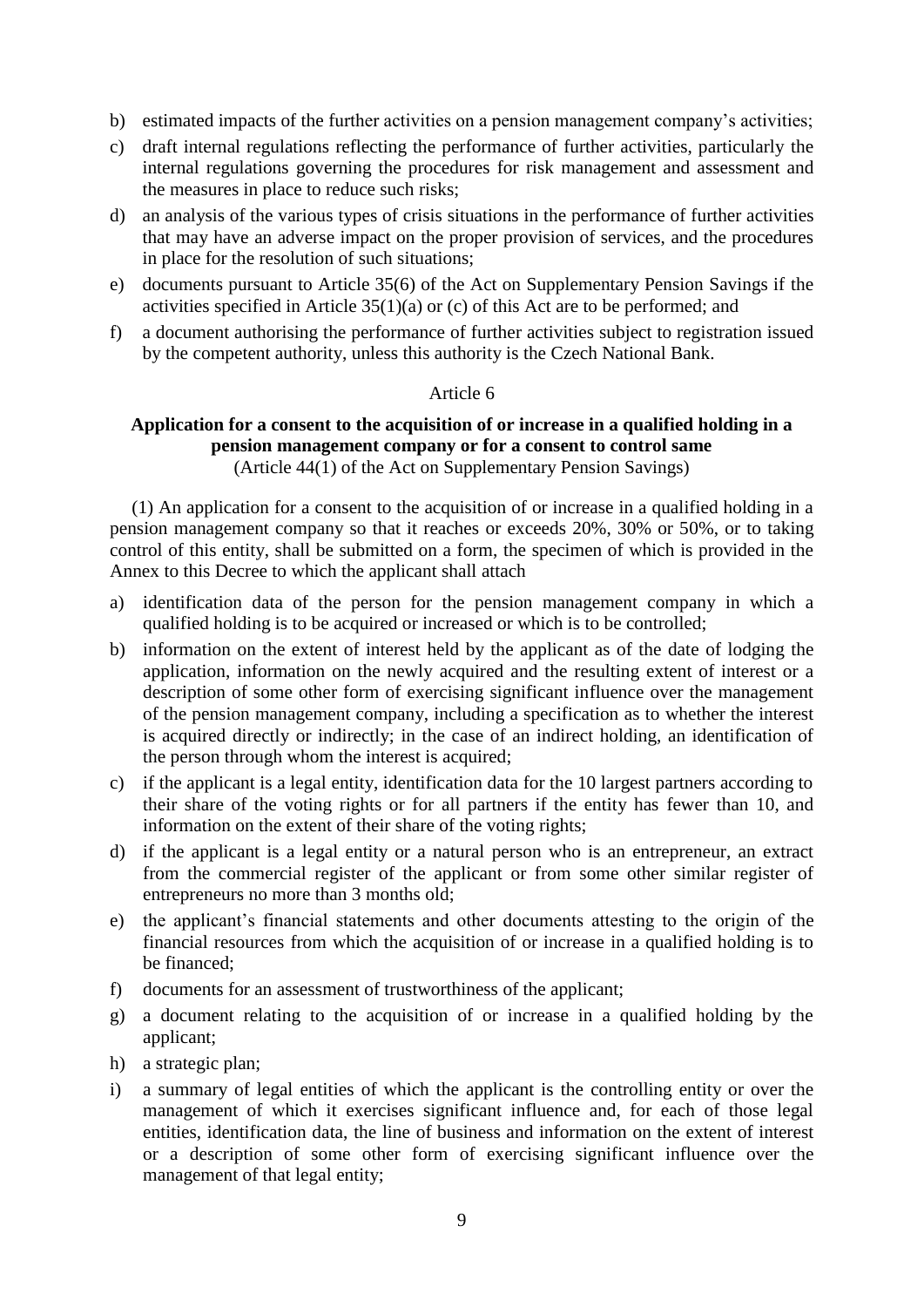- j) a summary of positions performed in elected bodies and other positions in any other legal entities to which the applicant was appointed or otherwise named in the last 10 years, and for each of those legal entities, the identification data, the line of business, the designation of the position and the term of performance of the duties in that legal entity;
- k) a description of financial and personnel relations between the applicant and a pension management company or the individual members of the group to which that pension management company belongs, and the senior officers and current shareholders of the pension management company;
- l) a list of the applicant's senior officers if the applicant is a legal entity, and for each senior officer
	- 1. identification data;
	- 2. a description of the position performed in the applicant's organisational structure;
	- 3. documents for an assessment of trustworthiness;
	- 4. a summary of positions currently held in elected bodies and other positions in any other legal entities to which the person in the list was appointed or otherwise named, and for each of those legal entities, identification data, the line of business and the designation of the position held; and
	- 5. a description of financial and personnel relations between the person and a pension management company and the senior officers of the pension management company, and shareholders with a qualified holding in the pension management company, unless this information has already been provided in the description pursuant to subparagraph k) above;
- m) if acting in concert, a list of persons with whom the applicant is to acquire a qualified holding or exceed 20%, 30% or 50% in a pension management company through acting in concert, a graphic representation of relations between those persons, a specification of the fact on the basis of which they act in concert and for each person with which the applicant acts in concert
	- 1. identification data and
	- 2. information on the share of a pension management company for the individual persons acting in concert and for those persons as a whole;
- n) if a pension management company is to be controlled, a specification of the fact on the basis of which it is to be controlled and a document attesting to the origin of the financial resources to be used to purchase the interest of the shareholder who is not the controlling entity;
- o) if the applicant is a regulated institution, a specification of the supervisory authority supervising the applicant;
- p) if the applicant is part of a consolidated group, a description of the structure of the consolidated group in which a pension management company is to be included, including a specification of the entities to be subject to supervision on a consolidated basis within the group;
- q) if the applicant has its registered office in a country that is not a Member State,
	- 1. basic information on the system of regulation to which the applicant is subject in the country in which it has its registered office and information on the extent to which the system of regulation of that country complies with the recommendations issued by the Financial Action Task Force (FATF) in the area of anti-money laundering and combating the financing of terrorism; and
	- 2. if the applicant is an entity whose line of business is similar to the business of a regulated institution, a statement issued by the competent supervisory authority supervising the applicant on the applicant's intention to hold an ownership interest in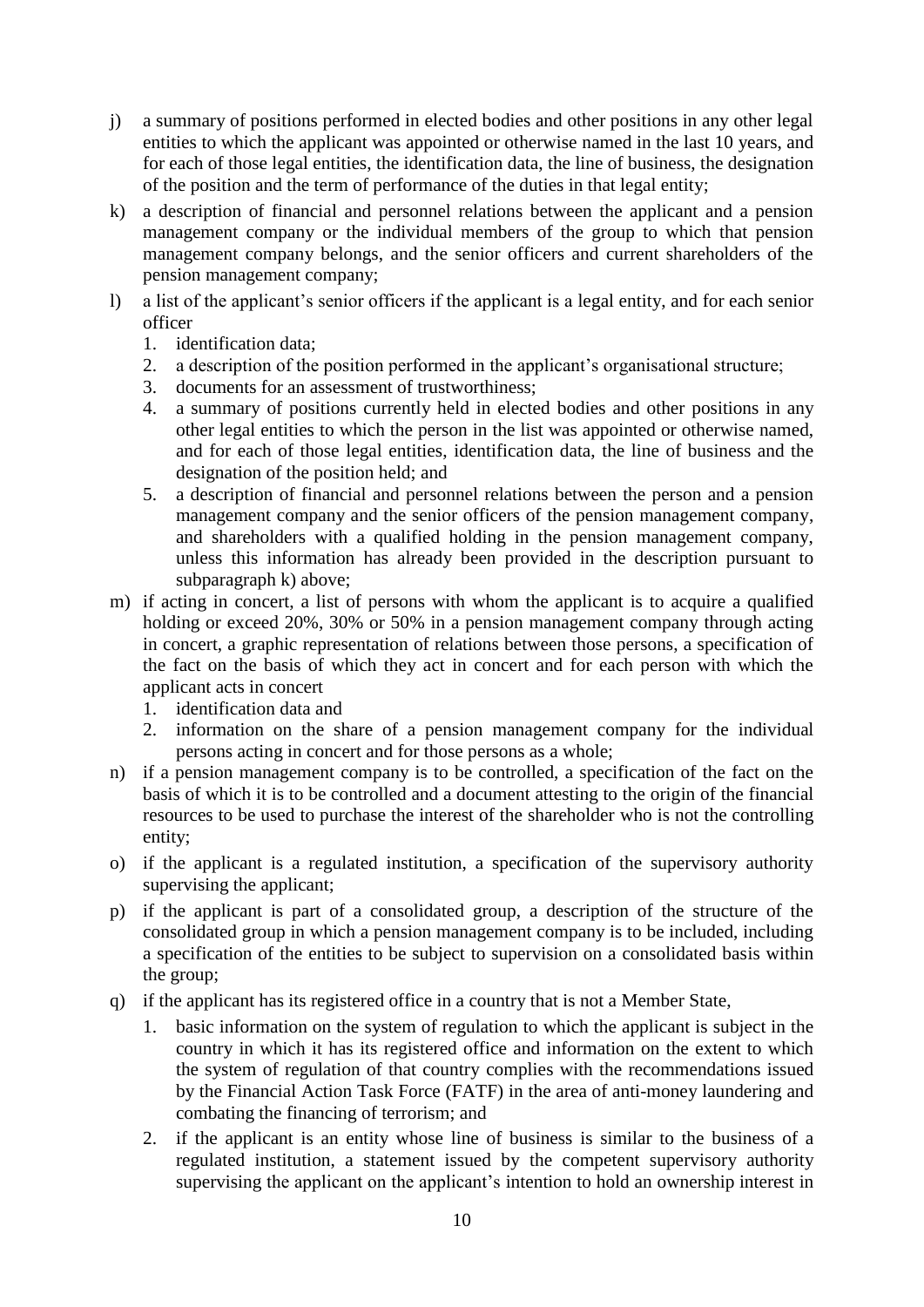the Czech Republic in the activities of a pension management company and on the possible exchange of information necessary for the supervision of the pension management company.

(2) An applicant who is a regulated institution may submit, instead of the documents specified in item 3 of subparagraphs f) and l) of paragraph 1 above, a confirmation issued by the supervisory authority of the country in which the applicant has its registered office to the effect that this person is subject to its supervision, it has verified its trustworthiness and that it has no recent findings indicating its untrustworthiness.

(3) Where documents on having no criminal record pursuant to Article 2(a) above are not issued by a foreign country, annexes to the application form shall include a confirmation on having no criminal record of the person concerned, verified by a court, an authority authorised for that purpose or a notary of the given foreign country.

(4) If there is a change in senior officer of a pension management company in connection with the acquisition of or increase in a qualified holding in the pension management company or its control, the applicant shall proceed in accordance with Article 4(1).

### Article 7

### **An application for a permit for merger of pension management companies** (Article 65(1) of the Act on Supplementary Pension Savings)

(1) An application for a permit for merger of pension management companies shall be submitted on a form, the specimen of which is provided in the Annex to this Decree to which the applicant shall attach

- a) a list of companies involved in the merger, including the identification number;
	- b) information on the amount of registered capital, the amount of registered capital that has been paid up, including the quantity, amount and subject of the individual contributions by which the registered capital has been subscribed or paid up, and the quantity, nominal value and form of shares of the successor company and information on whether those shares will be issued as paper or book-entry shares;
- c) a list of senior officers of the successor company, including identification data and a specification of the positions that they shall perform, and for each senior officer
	- 1. documents for an assessment of trustworthiness;
	- 2. a curriculum vitae containing information on education and information on professional experience; if the senior officer is to participate in activities pursuant to Article 74(1) of the Act on Supplementary Pension Savings, the senior officer shall also submit a certificate of completion of a professional examination pursuant to this Act;
	- 3. the position held by the senior officer in the organisational structure of the applicant and a brief description of the duties to be performed in terms of the powers and responsibilities entrusted; and
	- 4. a summary of positions performed in elected bodies and other positions in other legal entities to which the senior officer was appointed or otherwise named in the last 10 years and the identification data of each of those legal entities, their line of business, the designation of the position held and the term of performance of the duties, and also a specification as to whether the senior officer intends to perform the given position in that legal entity concurrently with the position of a senior officer in the successor company and whether this position is that of an executive or a nonexecutive member;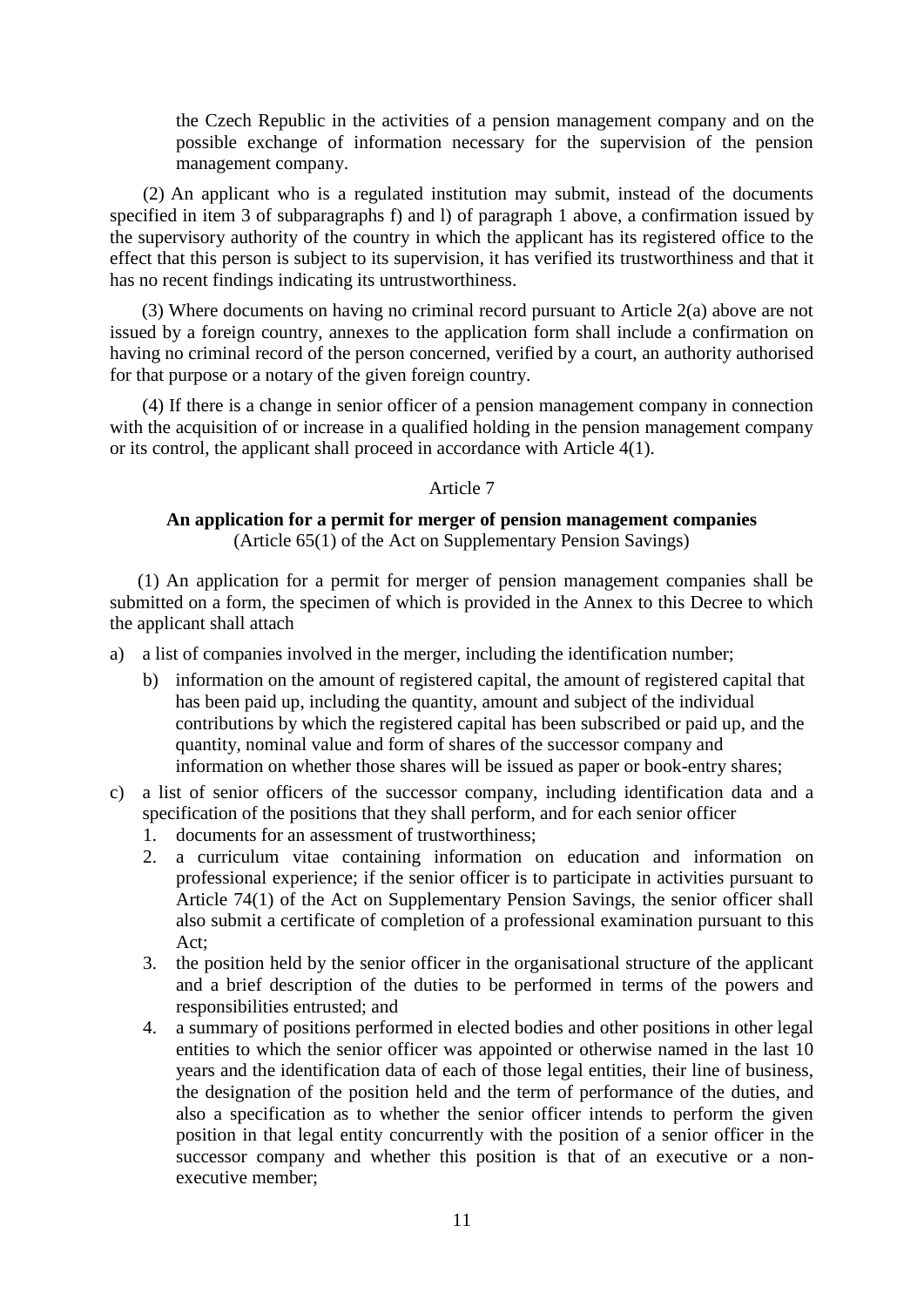5. a description of financial and personnel relations between this person and the successor company and the other senior officers of the successor company and shareholders with a qualified holding in the successor company;

- d) the project in respect of a merger of pension management companies pursuant to the act governing transformations of commercial companies and cooperatives, information pursuant to Article 65(2) of the Act on Supplementary Pension Savings, and also a description of the impacts of the merger on the rights and funds of supplementary pension scheme planholders, and on the performance of the activities of the successor pension management company and the performance of activities related to the activities of that pension management company in terms of compliance with their prudent performance;
- e) joint reports of the statutory bodies or reports of the statutory bodies of the companies involved in the merger or, if applicable, consents to such reports not being prepared;
- f) an expert report or reports containing an expert opinion in respect of the essential elements of the project pursuant to Article 65(3) of the Act on Supplementary Pension Savings;
- g) closing financial statements of the companies involved and the opening balance sheet of the successor company and the auditor's reports on their verification, or interim financial statements and the auditor's reports on their verification; and
- h) a specification of the groups of persons between which and the successor company a close relationship shall be established as a result of the merger, identification data of the persons that are to acquire a qualified holding in the successor company as a result of the merger and information on the extent of interest or a description of some other form of exercising significant influence over the management of the successor company.

(2) Where documents on having no criminal record pursuant to Article 2(a) are not issued by a foreign country, annexes to the application form shall include a confirmation on having no criminal record of the person concerned, verified by a court, an authority authorised for that purpose or a notary of the given foreign country.

### Article 8

### **Application for a permit to establish a participation fund**

(Article 96(5) of the Act on Supplementary Pension Savings)

(1) An application for a permit to establish a participation fund shall be submitted on a form, the specimen of which is provided in the Annex to this Decree to which the applicant shall attach

- a) the name of the participation fund to be established;
- b) a list of senior officers of a pension management company who are to manage the participation fund, and for each senior officer
	- 1. identification data and
	- 2. a curriculum vitae, containing information on education and information on professional experience;
- c) the draft statute of the participation fund to the extent of the information specified in Article 97(1) of the Act on the Supplementary Pension Savings;
- d) information on the current amount of equity capital of the pension management company which is to manage the participation fund and the current amount of assets in the participation funds managed by that pension management company;
- e) identification data of the person who is to become the depository;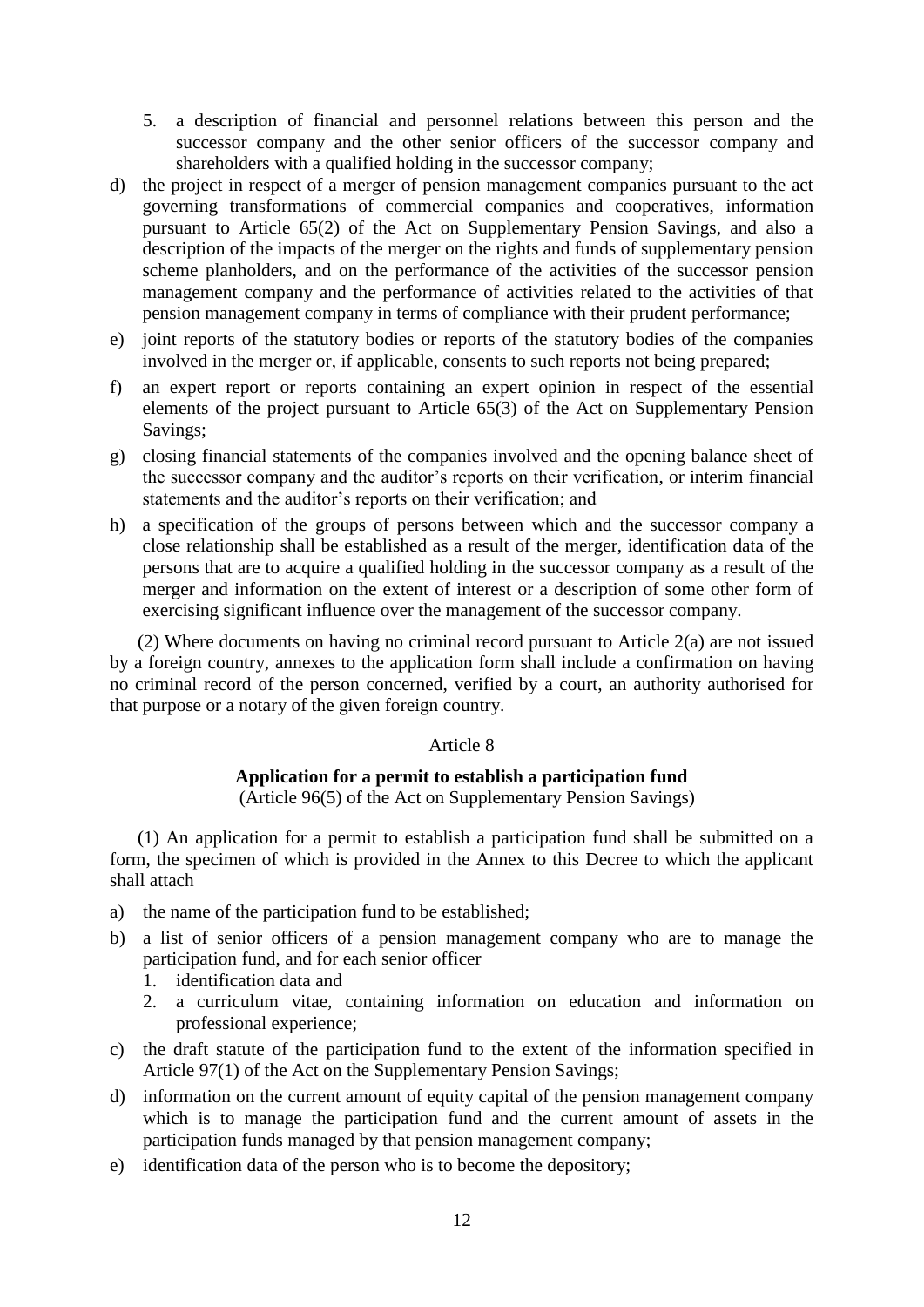- f) the depository agreement, or a draft thereof, along with a written promise of the depository to enter into this agreement or, if applicable, the agreement on a future agreement entered into with a bank or a branch of a foreign bank that shall perform the activities of the depository for the participation fund;
- g) a curriculum vitae, containing information on the education and professional experience of the head of the depository's organisational department or, if applicable, of other persons who are to ensure the performance of the activities of the depository for the participation fund; and
- h) annexes pursuant to Article 3, which are affected by the changes relating to the management of the relevant fund(s) in respect of which the permit is being applied for.

### Article 9

### **Application for a consent to the transfer of the management of all participation funds to another pension management company**

(Article 109(6) of the Act on Supplementary Pension Savings)

(1) An application for a consent to the transfer of the management of all participation funds to another pension management company shall be submitted on a form, the specimen of which is provided in the Annex to this Decree to which the applicant shall attach

- a) a description of the conditions under which and manner in which the participation funds are to be transferred to another pension management company, including a specification of
	- 1. the name of the participation fund whose management is to be transferred;
	- 2. identification data of an entity, provided that a pension management company from which the management is to be transferred is concerned;
	- 3. identification data of the entity, provided that a pension management company to which the management is to be transferred is concerned (hereinafter "the acquiring pension management company");
- b) financial statements of the participating pension management companies as at the last day of the calendar month preceding the lodging of the application;
- c) financial statements of the transferred participation funds as at the last day of the calendar month preceding the lodging of the application;
- d) information on each transferred participation fund, at least on the amount, structure and liquidity of assets, the number of planholders and the fund's performance;
- e) information on the current amount of equity capital of the acquiring pension management company, unless such information is clear from the pension management company's financial statements, and the current amount of the assets of the participation funds managed by that pension management company;
- f) identification data of the person who is to become the depository;
- g) the depository agreement or a draft thereof along with a written promise of the depository to enter into this agreement, or the agreement on a future agreement entered into with a bank or a branch of a foreign bank that is to perform the activities of the depository for the participation funds;
- h) a curriculum vitae, containing information on the education and professional experience of the head of the depository's organisational department or, if applicable, of other persons who are to ensure the performance of the activities of the depository for a participation fund; these documents need not be submitted by the persons of the depository if the depository is to remain the same after the transfer; and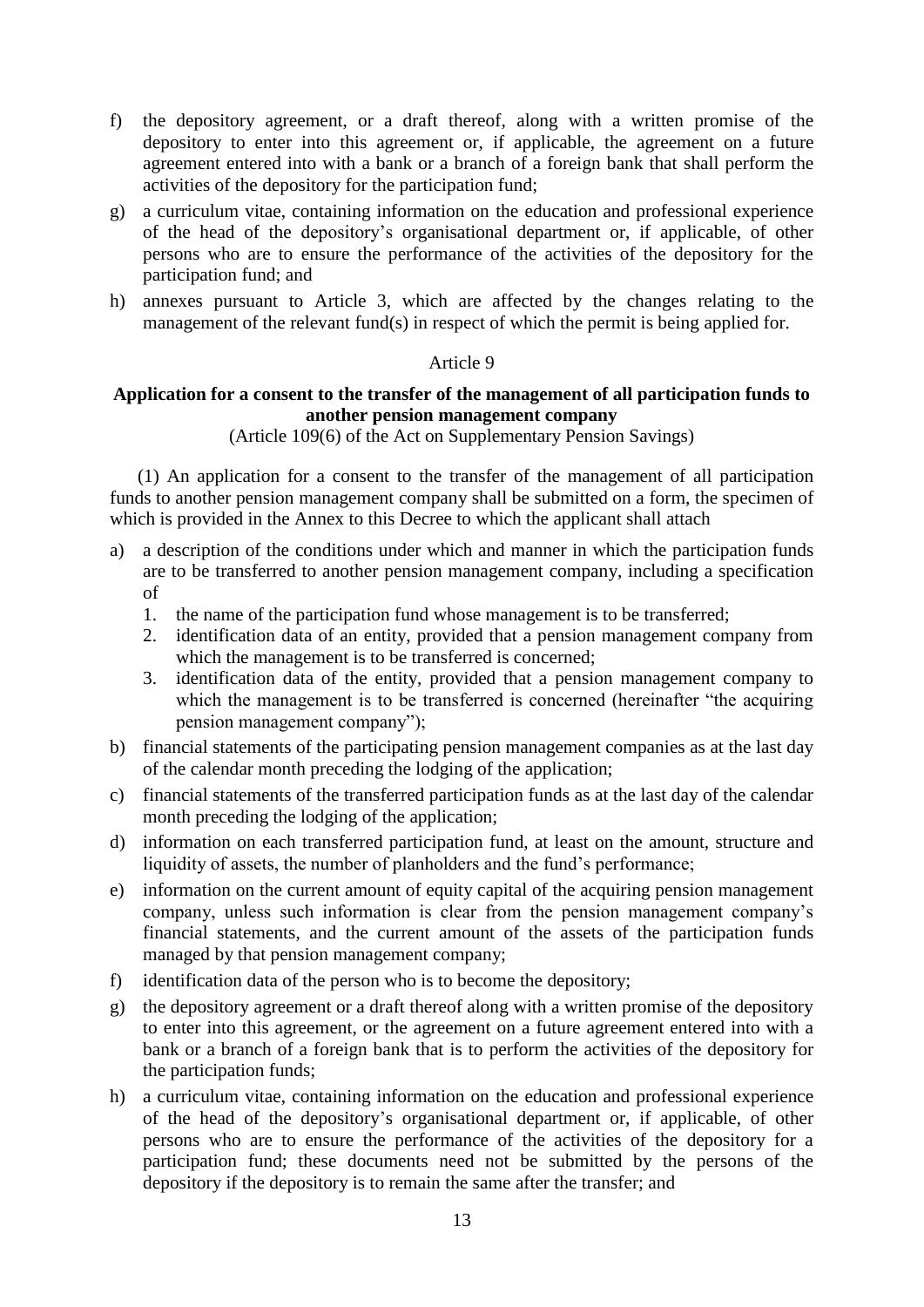i) annexes pursuant to Article 3, which are affected by the changes in the acquiring pension management company in connection with the transfer of the management of all participation funds.

#### Article 10

#### **Application for a permit for merger of participation funds**  (Article 113(8) of the Act on Supplementary Pension Savings)

An application for a permit for merger of participation funds shall be submitted on a form, the specimen of which is provided in the Annex to this Decree to which the applicant shall attach

- a) information on the participation funds in respect of which a permit for merger is being applied for, containing the name of the merged fund, the name of the acquiring fund and the effective date of the merger;
- b) identification data for each pension management company managing the participation funds which are to be merged;
- c) the project of the merger, including the impacts of the merger on investment limits;
- d) a statement issued by the depository of the participation funds involved;
- e) information on the merged participation funds, at least on the amount, structure and liquidity of the assets, the number of planholders, performance, the investment focus and the structure of the required contributions for each merged participation fund; and
- f) information on the current amount of the equity capital of the pension management company which is to manage the acquiring participation fund and the current amount of the assets of the participation funds managed by this pension management company;

#### Article 11

### **Application for an approval of and changes to the statute of a participation fund;**  (Article 97(8) of the Act on Supplementary Pension Savings)

(1) An application for an approval of and changes to the statute of a participation fund shall be submitted on a form, the specimen of which is provided in the Annex to this Decree to which the applicant shall attach

- a) the applicable and unabridged text of the statute indicating the proposed changes, along with their justification; and
- b) the new unabridged text of the statute.

### Article 12

### **Application for a withdrawal of an authorisation to perform the activities of a pension management company**

(Article 69(4) of the Act on Supplementary Pension Savings)

An application for a withdrawal of an authorisation to perform the activities of a pension management company shall be submitted on a form, the specimen of which is provided in the Annex to this Decree to which the applicant shall attach the minutes of the decision of the general meeting to dissolve the pension management company through liquidation, including the decision to propose the nomination of the liquidator of the pension management company,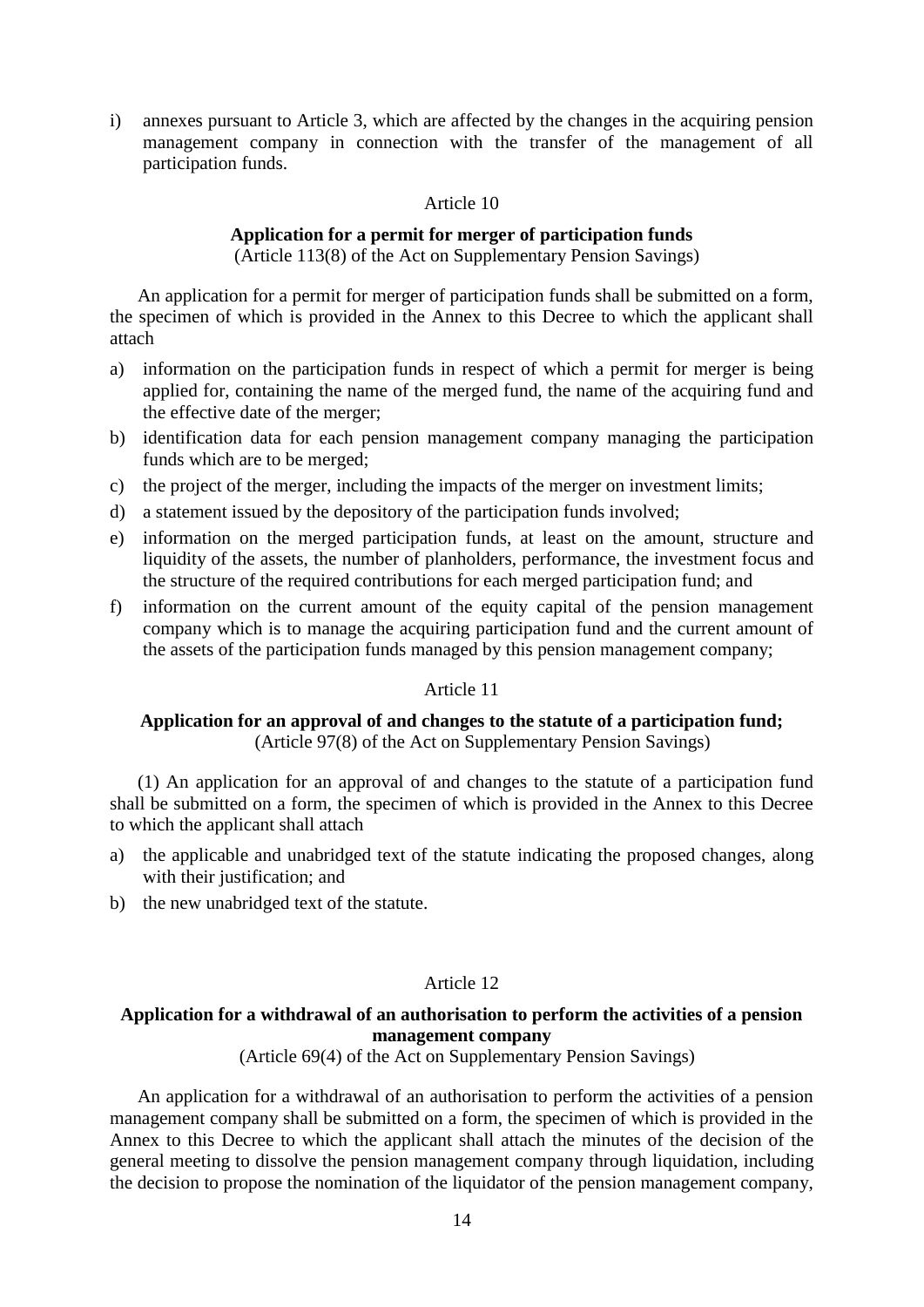or the decision of a court to dissolve the pension management company through liquidation, and also documents attesting to the settlement of liabilities towards planholders;

### Article 13

#### **Application for a withdrawal of a permit to establish a participation fund** (Article 111(2) of the Act on Supplementary Pension Savings)

An application for a withdrawal of a permit to establish a participation fund shall be submitted on a form, the specimen of which is provided in the Annex to this Decree to which the applicant shall attach

- a) a specification of the participation fund which is to be dissolved and whose permit is to be withdrawn, including the identification data of the depository and the liquidator;
- b) a justification of the application, including the decision of the competent authority to dissolve the participation fund;
- c) the financial statements of the participation fund as at the last day of the calendar month preceding the lodging of the application; this shall be without prejudice to the obligation pursuant to Article 110(2) of the Act on Supplementary Pension Savings.
- d) a summary of unsettled liabilities arising from the management of the assets in the participation fund;
- e) information on the structure and liquidity of the assets in the participation fund;
- f) information on the number of planholders and the total value of planholders' funds;
- g) a pension management company's draft notification to planholders on the intention to dissolve the participation fund; and
- h) the proposed manner of the sale of the assets in the participation fund and the settlement of its receivables and liabilities.

#### Article 14

#### **Application for an authorisation to perform the activities of an independent intermediary**

### (Article 77b(1) of the Act on Supplementary Pension Savings)

(1) The details of the essential elements of an application for an authorisation to perform the activities of an independent intermediary shall, in addition to the essential elements stipulated in the Administrative Procedure Code, including annexes attesting to compliance with the conditions for performing the activities of an independent intermediary stipulated in the Act on Supplementary Pension Savings, include

- a) a document on a business licence similar to an extract from the commercial register or from some other similar register of entrepreneurs not more than 3 months old if the applicant is a foreign legal entity that intends to perform the activities of an independent intermediary through a branch in the Czech Republic, and the identification of the person who may act on behalf of the applicant, and the scope and manner of such conduct, unless it is clear from the extract submitted;
- b) documents for an assessment of trustworthiness of
- 1. the applicant;
- 2. the applicant's senior officer if the applicant is a legal entity;
- c) a curriculum vitae containing information on education and information on professional experience, a secondary school-leaving certificate or a certificate of completion of higher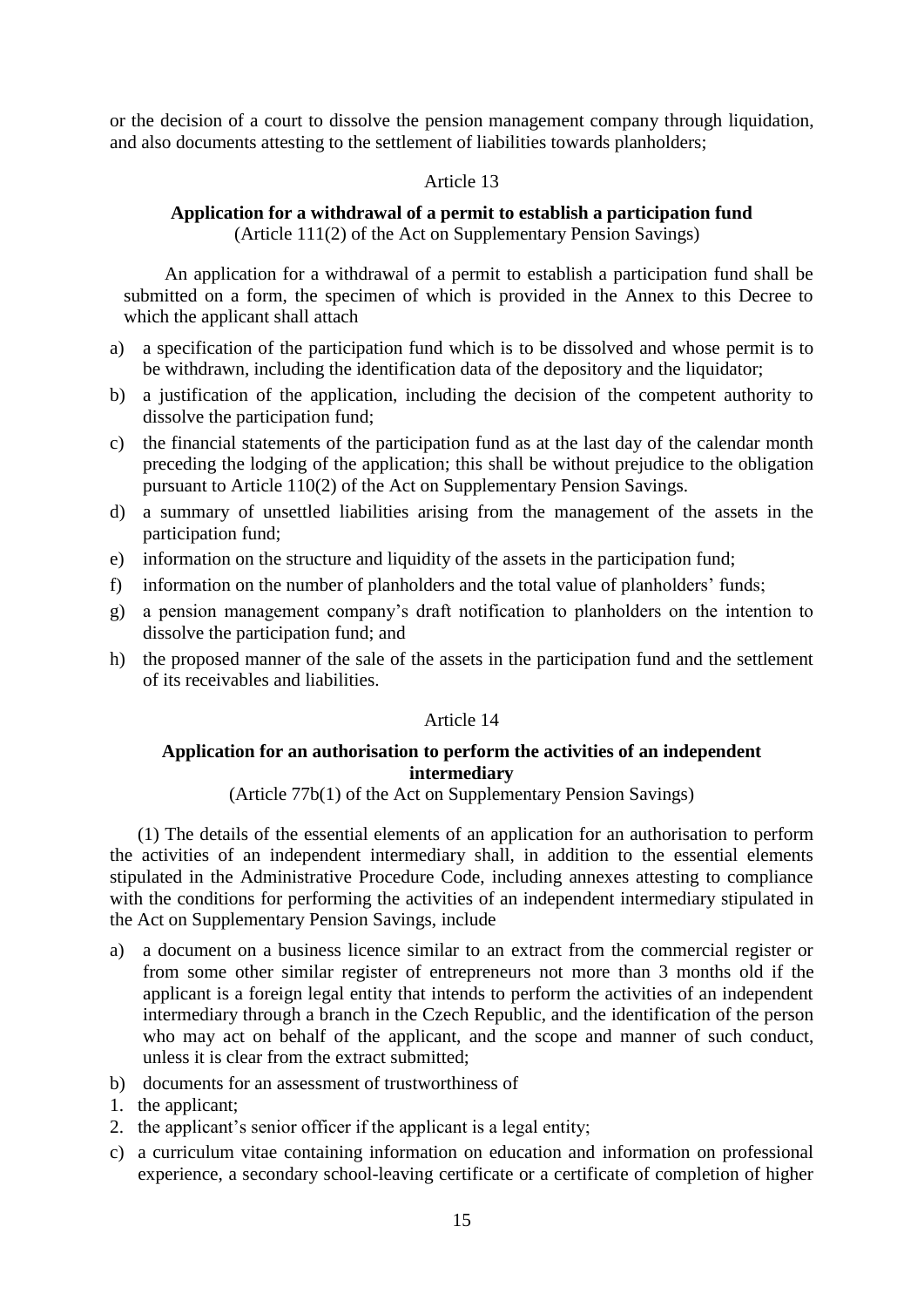education, and also a certificate of completion of a professional examination pursuant to the Act on Supplementary Pension Savings pertaining to

- 1. the applicant if the applicant is a natural person, or
- 2. the applicant's senior officer if this person actually manages the distribution of supplementary pension savings or is to be responsible for such an activity if the applicant is a legal entity;
- d) identification data of the person that is the applicant's controlling entity if the applicant is a legal entity, and for this controlling entity also
	- 1. documents for an assessment of trustworthiness; if the controlling entity is a legal entity, also documents for an assessment of trustworthiness of senior officers;
	- 2. an extract from the commercial register or from some other similar register of entrepreneurs not more than 3 months old if the controlling entity is a legal entity or a natural person who is an entrepreneur; and
	- 3. a specification of the fact on the basis of which it is the applicant's controlling entity;
- e) a contract on mandatory insurance pursuant to Article 77f of the Act on Supplementary Pension Savings; and
- f) information on the pension management company for which the independent intermediary shall be authorised to mediate supplementary pension savings if this information is known to the applicant at the time of lodging the application.

(2) If the controlling entity is a regulated institution, instead of the information and documents specified in item 1 of subparagraph d) of paragraph 1 hereof, the applicant may submit a confirmation issued by the supervisory authority of the country in which it has its registered office to the effect that this authority conducts supervision of that institution whose trustworthiness it has verified and that it has no recent findings indicating its untrustworthiness.

(3) Where documents on having no criminal record pursuant to Article 2(a) above are not issued by a foreign country, annexes to the application form shall include a confirmation on having no criminal record of the person concerned, verified by a court, an authority authorised for that purpose or a notary of the given foreign country.

#### Article 15

(1) The application pursuant to Article 14 hereof, including the annexes required pursuant this Decree, shall be submitted

a) through the public data network to a data box; or

b) to the electronic address of the mail room of the Czech National Bank.

(2) Annexes to the application pursuant to Article 14 hereof shall be submitted in the data format commonly used in electronic communication.

#### Article 16

#### **Common Provisions**

(1) If the nature of the matter precludes the submission of information or application documents required by this Decree and if this is not sufficiently evident from the application, the applicant shall submit a justification for the failure to submit the information or the documents as an essential requirement of the application and, where possible, shall substantiate the reasons.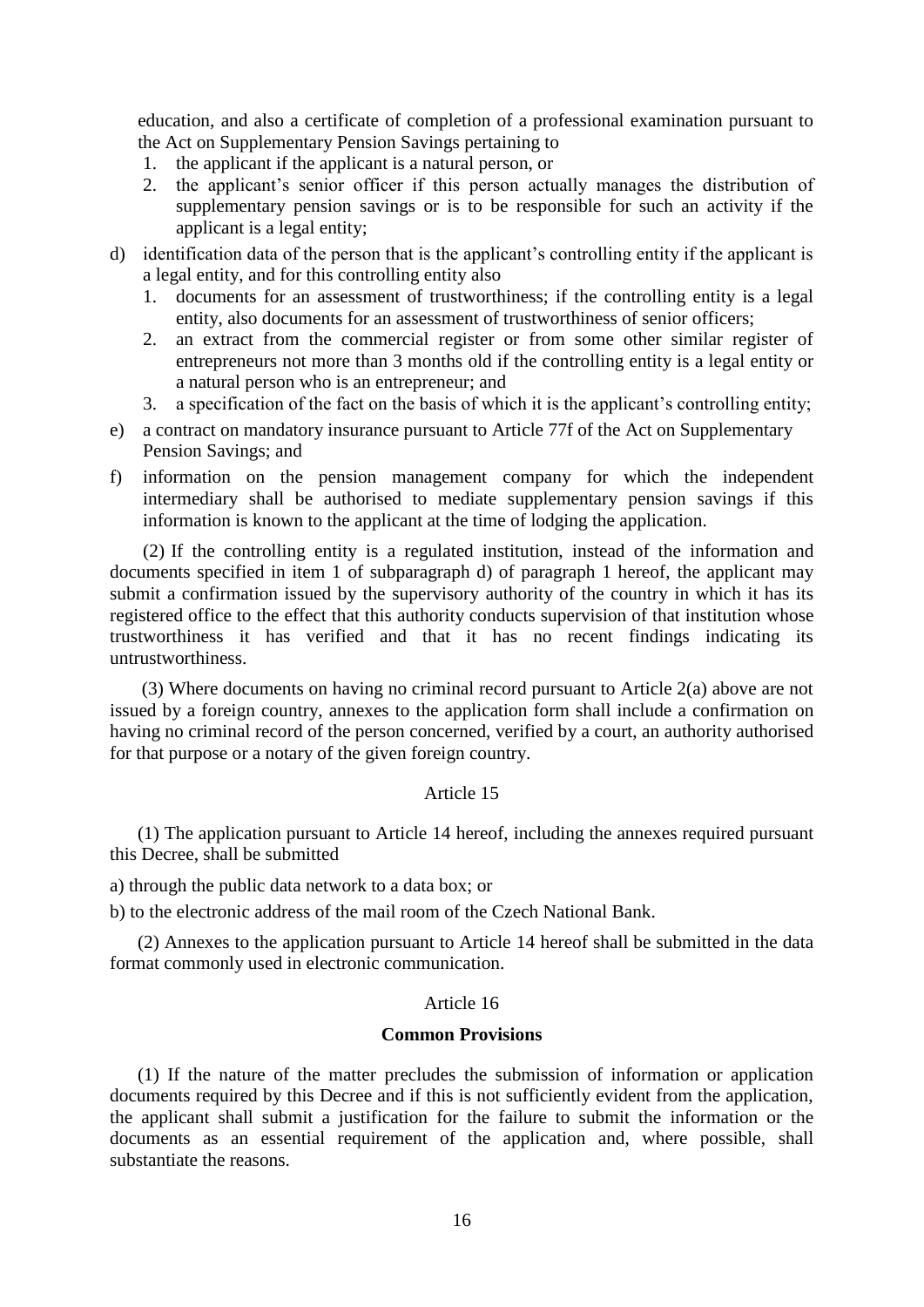(2) The applicant is not required to submit the information or documents required by this Decree, provided that they are publicly available in their current form in public administration information systems. 1)

#### Article 17

#### **Effect**

This Decree shall take effect on 1 May 2020.

1

### Governor

## p.p. Marek Mora Deputy Governor

<sup>&</sup>lt;sup>1</sup> For instance, Act No. 304/2013 Coll., on Public Registers of Legal Entities and Natural Persons, and on the Trust Funds Register, as amended; Act No. 455/1991 Coll., on Trade and Entrepreneurial Activities, as amended.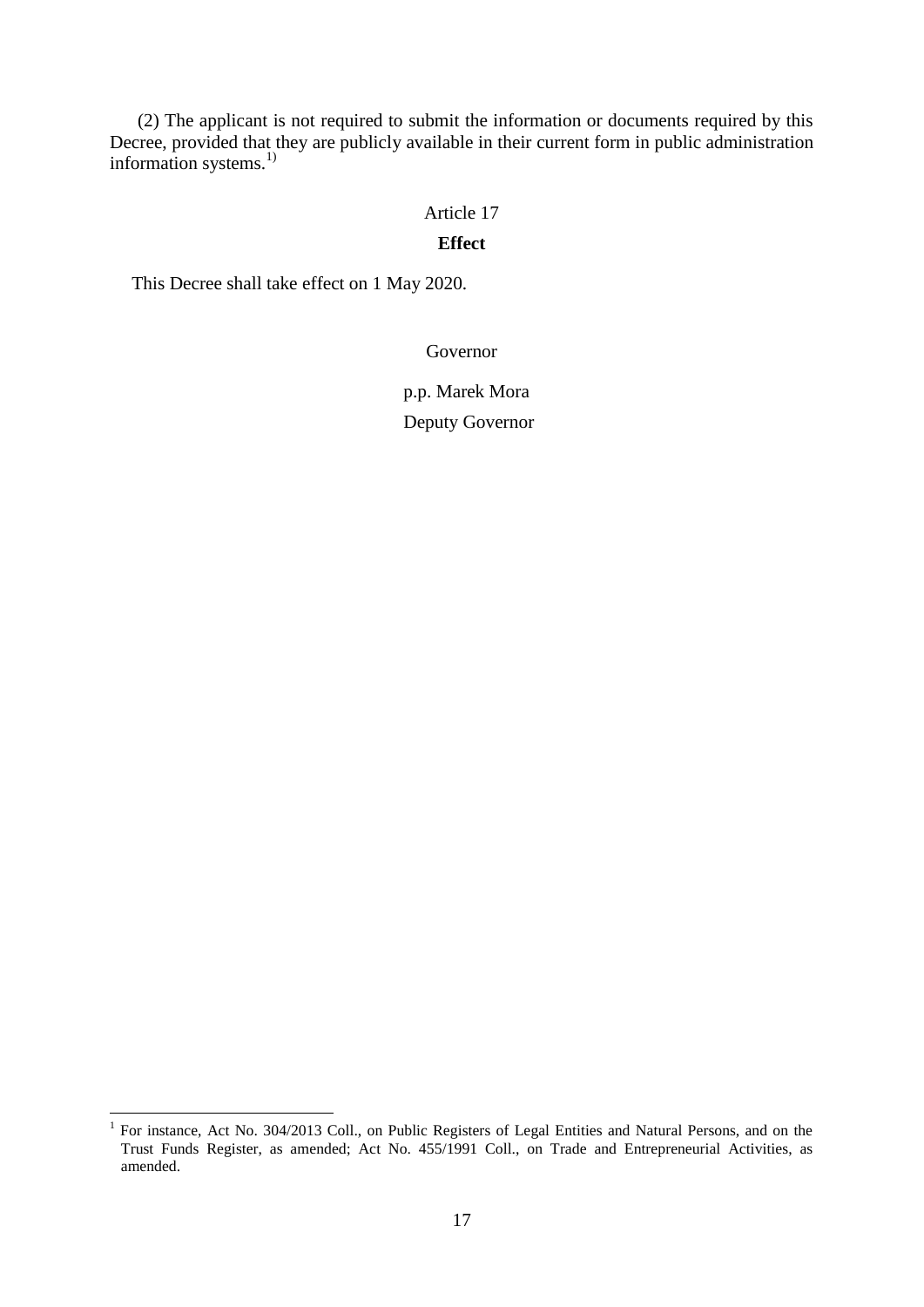### SPECIMEN

# **Application**

pursuant to Act No. 427/2011 Coll., on Supplementary Pension Savings, as amended.

### **I. ADMINISTRATIVE AUTHORITY**

**1. Name and address of the administrative authority to which the application is addressed**

| Name of administrative<br>authority | Czech National Bank                             |
|-------------------------------------|-------------------------------------------------|
| <b>Address</b>                      | Na Příkopě 28, 115 03 Praha 1, postcode: 115 03 |
| <b>Mail room</b>                    | Senovážná 3, 115 03 Praha 1, postcode: 115 03   |
| <b>Electronic mail room</b>         | podatelna@cnb.cz                                |
| Data box                            | Data box ID: <b>8tgaiej</b>                     |

| Н.               |  |
|------------------|--|
| <b>APPLICANT</b> |  |

### **2. Identification of the applicant**

| Name(s) and                                 |  |
|---------------------------------------------|--|
| surname/Company name                        |  |
| <b>Birth certificate number/Date</b>        |  |
| of birth <sup>a/</sup> /Identification      |  |
| number of a person <sup>b/</sup>            |  |
| <b>Address of</b>                           |  |
| residence/registered office in              |  |
| the form                                    |  |
| municipality, municipal district,           |  |
| street, house number, orientation           |  |
| number, orientation<br>letter,              |  |
| postcode, country                           |  |
| Mailing address, <sup>c/</sup> if different |  |
| from the address given above,               |  |
| in the form                                 |  |
| municipality, municipal district,           |  |
| street, house number, orientation           |  |
| number, orientation letter, postcode,       |  |
| country                                     |  |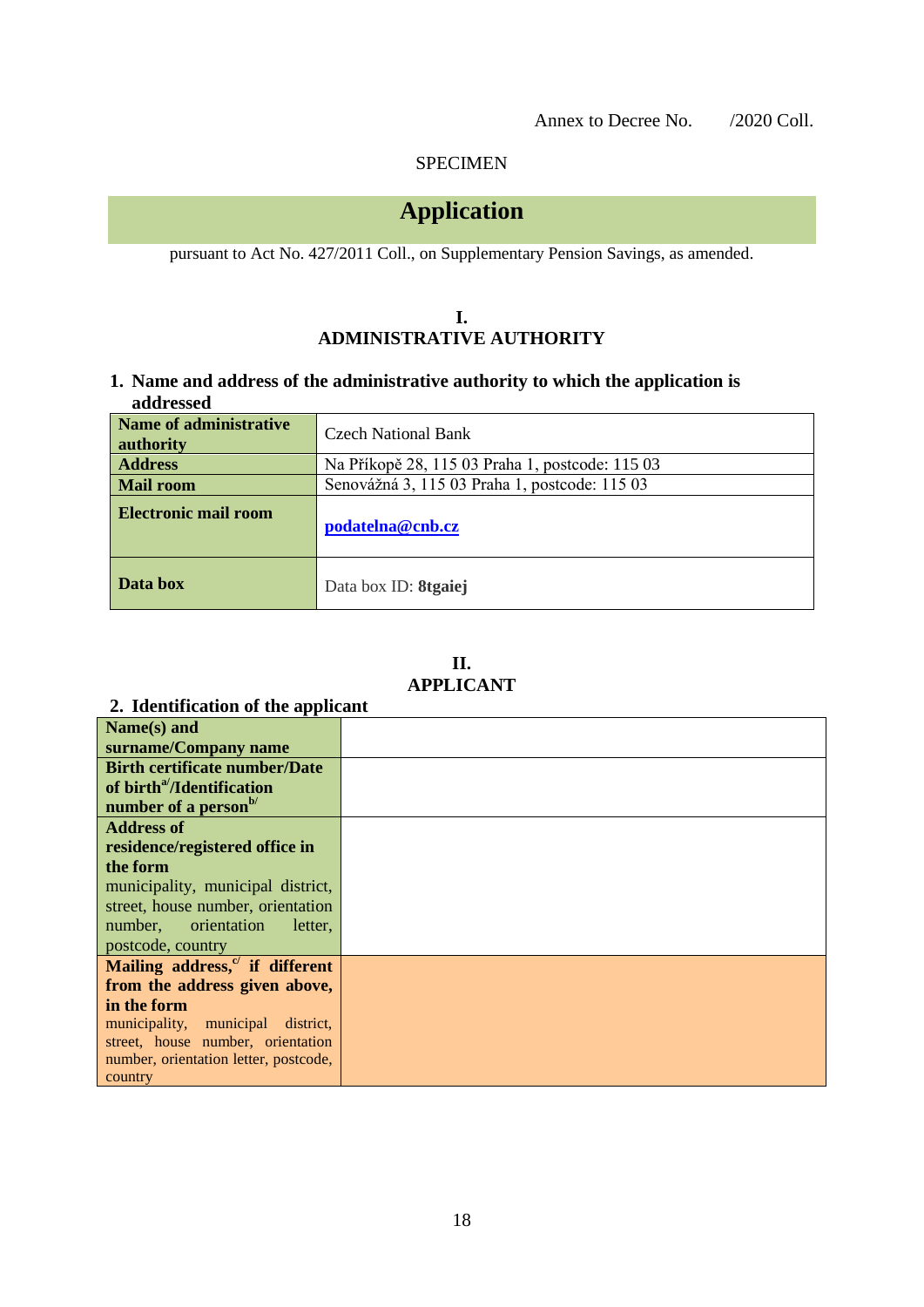### **III. APPLICATION**

### **3. Subject of the application**

#### **IV. LIST OF ANNEXES**

4. A numbered list of annexes to this application pursuant to this Decree<sup>d</sup> or, if **applicable, to other legislation or for the purposes of the proceedings; for each annex provide a link to the relevant provision of the Decree and, where more than one annex is submitted in respect of the same matter, state the number submitted (also indicate the numbers on the annexes themselves; if an annex is made up of more than one document, in addition to numbering them, mark them with letters)** 

| <b>Annex</b><br>No. | <b>Name of annex</b> | <b>Number</b> |
|---------------------|----------------------|---------------|
|                     |                      |               |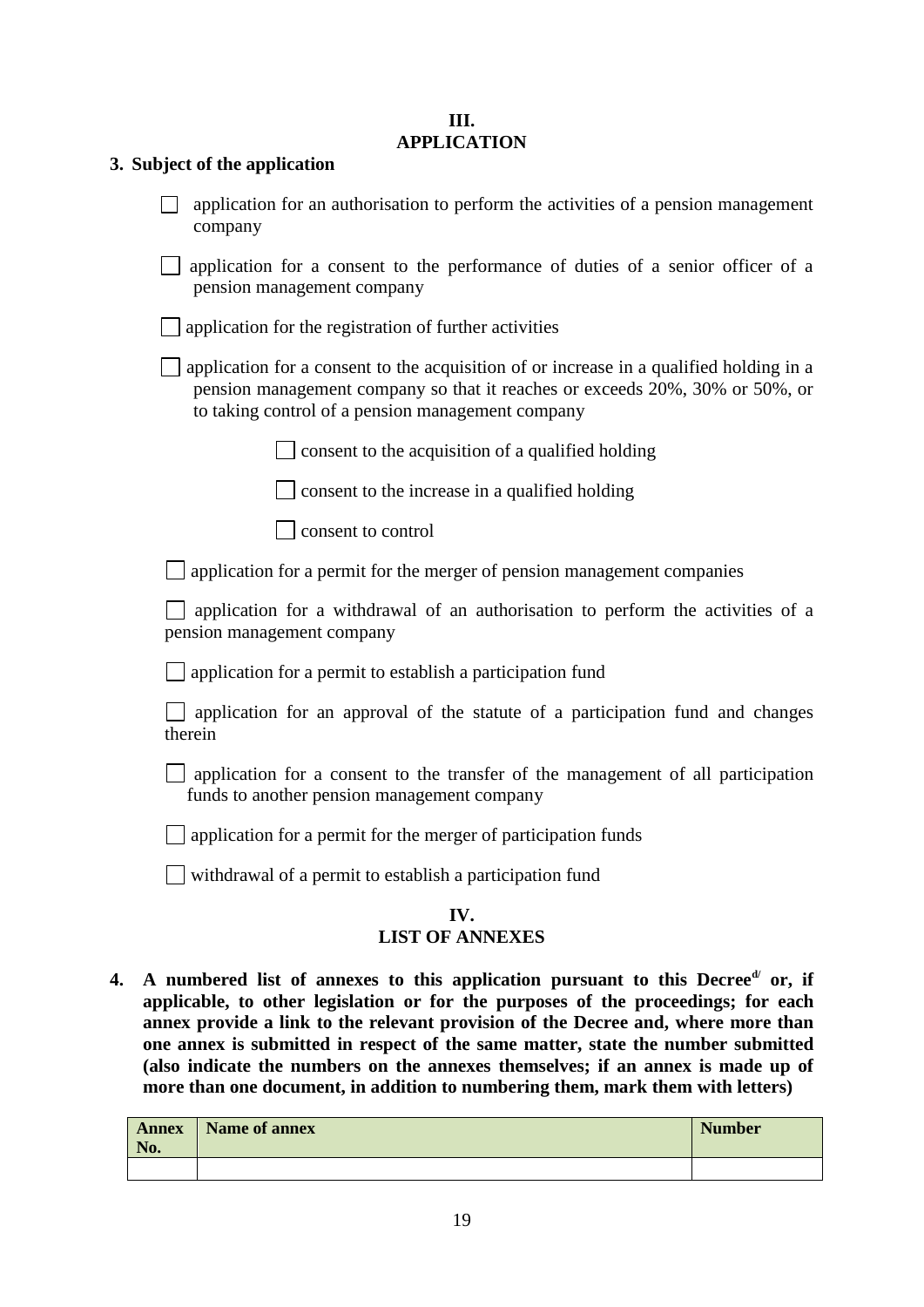### **V. DECLARATION**

I hereby declare that the information given in the application and the annexes is true, current and complete.

 $\Box$ 

 $\Box$ 

### **VI. IDENTIFICATION OF OTHER PERSONS**

This application is submitted by the applicant

### **5. Identification of the person authorised to act on behalf of the applicant**

| <b>Position</b>                               |  |
|-----------------------------------------------|--|
| Name(s) and                                   |  |
| surname/Company name <sup>f/</sup>            |  |
| <b>Birth certificate number/Date</b>          |  |
| of birth <sup>a/</sup> /Identification number |  |
| of a person <sup>b/</sup>                     |  |
| Address of residence/registered               |  |
| office in the form                            |  |
| municipality, municipal district,             |  |
| street, house number, orientation             |  |
| number, orientation<br>letter,                |  |
| postcode, country                             |  |
| Mailing address <sup>c</sup> if different     |  |
| from the address given above,                 |  |
| in the form                                   |  |
| municipality, municipal district,             |  |
| street, house number, orientation             |  |
| number, orientation<br>letter,                |  |
| postcode, country                             |  |

This application shall be submitted by the applicant's representative